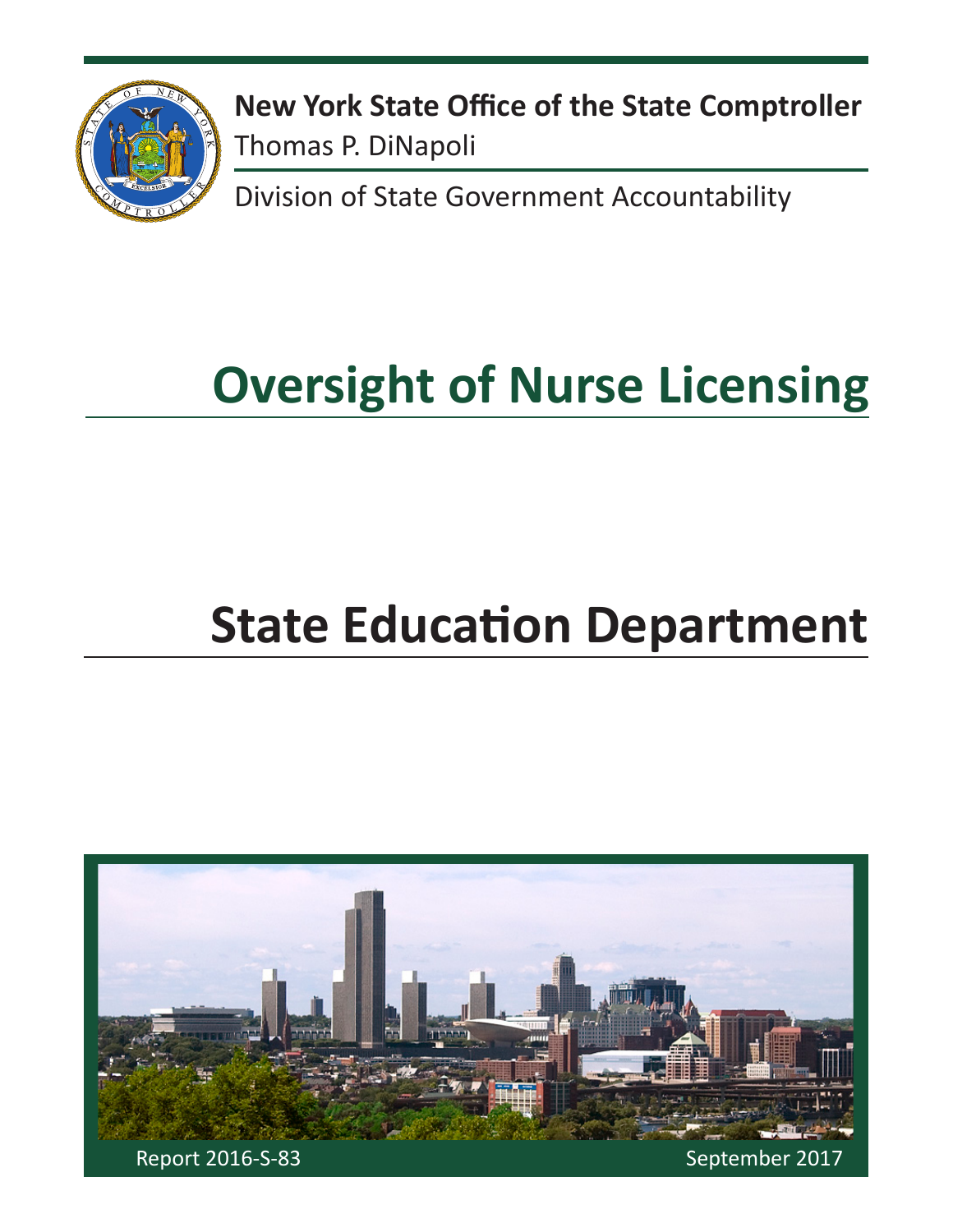## **Executive Summary**

#### **Purpose**

To determine if the State Education Department (the Department): independently verifies information submitted by nursing license applicants; monitors nurses once they are licensed utilizing available criminal and misconduct data; and investigates complaints against nurses in accordance with its policies and procedures in a timely manner. The audit covered the period April 1, 2014 to April 18, 2017.

#### **Background**

The Department oversees the licensure and practice of the professions, as outlined in Title VIII of the New York State Education Law (Education Law). Its regulatory responsibilities encompass 54 professions, including nursing. From April 1, 2014 to October 31, 2016, there were about 450,000 active professional nursing licenses – in the titles of licensed practical nurse, registered professional nurse, clinical nurse specialist, and nurse practitioner – in New York State.

To qualify for a nursing license, applicants must meet certain standards, including education, examination, and moral character requirements (such as no involvement in certain crimes or offenses), as established under the Education Law. The Department is responsible for ensuring that applicants seeking a license meet these State standards. The Department also is responsible for investigating complaints and prosecuting professional misconduct (e.g., gross negligence, physical or sexual abuse, practicing under the influence of drugs or alcohol, conviction of a crime). The Department has established a risk-based system for prioritizing investigations as well as time frame goals and benchmarks to ensure they are completed timely. For example:

- Priority 1 investigations (involving complaints that pose a substantial danger to public health and safety) should be completed within six weeks.
- All investigations, regardless of priority, should be completed within 180 days.
- Any investigations that remain open after 360 days are upgraded to a Priority 1 status.

Annually, the Department receives about 6,000 complaints against licensed professionals, including nurses. The final disposition of all disciplinary matters can include the revoking, annulment, or suspension of licenses.

#### **Key Findings**

We identified several issues that, if left unaddressed, can increase the risk that nurses who are threats to the public's health and safety are able to continue practicing in New York.

• Despite clear policies and procedures for investigating complaints, the Department is challenged to ensure investigations, particularly Priority 1 complaints, are completed timely. Timely completion of investigations helps ensure the public's safety. As well, it affords timely due process to those nurses subsequently exonerated. Of 8,202 investigations (including 215 Priority 1 and 7,987 Priority 2–4) that were open at some point from April 1, 2014 to February 28, 2017: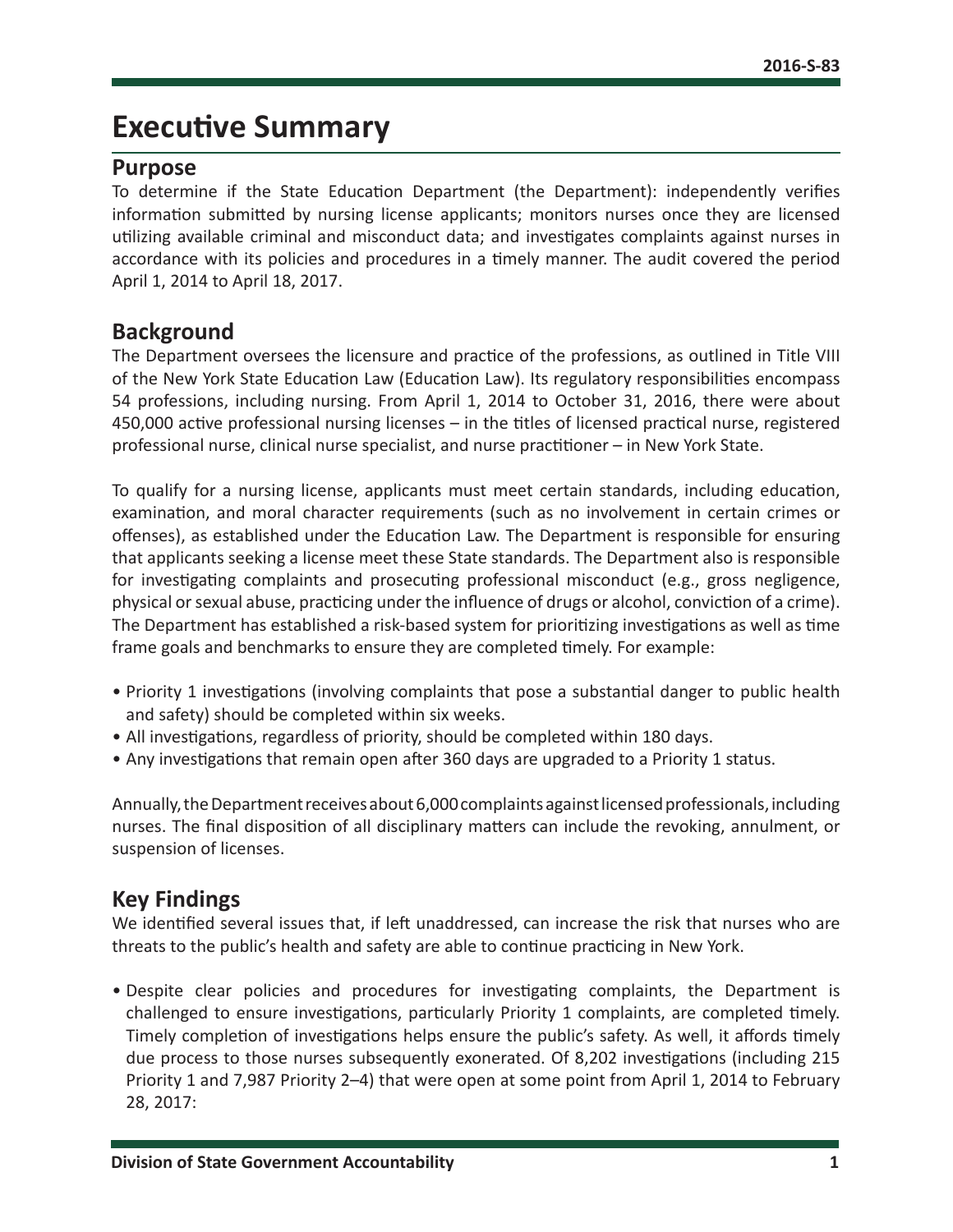- 179 (83 percent) Priority 1 investigations were not completed within the Department's established six-week time frame; on average, they were open over seven months.
- 482 lower-priority (Priority 2–4) investigations that exceeded the 360-day benchmark were not reclassified as Priority 1.
- 327 investigations, including 43 designated as Priority 1, were open more than 402 days.
- Citing confidentiality provisions in Section 6510(8) of the Education Law, the Department denied us access to its investigation files. Lacking this information, we were unable to draw conclusions about factors contributing to the noncompliance, nor were we able to assess the Department's compliance with any of its other investigation procedures and benchmarks. (The Education Law effectively prevents independent audit oversight of the complaint investigation process.)
- The Department independently verifies education requirements, exam results, and out-of-state licenses, but does not take similar proactive steps to check applicants' background in relation to the moral character requirement. Instead, the Department relies solely on applicants to fully and truthfully disclose past misconduct and criminal convictions. While New York does not require fingerprinting or background checks as a condition for obtaining a nursing license, the Department does not take advantage of other available resources that could help minimize the risk that applicants do not submit full disclosures.
- Once nurses are licensed, the Department does not actively monitor them to identify incidents of professional misconduct or criminal convictions. Furthermore, nurses are only required to disclose this information every three years upon reregistration. As such, the Department cannot be assured that episodes of misconduct are identified properly and in a timely manner, and that nurses who pose a threat to the public's health and safety are prevented from practicing in New York State.
- Department officials stated resources have not kept pace with increased expectations. Officials stated their computer system is out of date and staffing has been reduced, which has led to investigation backlogs and difficulties using available data to monitor and manage investigations.

#### **Key Recommendations**

- Ensure management more closely tracks investigations, particularly those classified as Priority 1, to help ensure they meet established time frames for completion.
- Reevaluate existing resources and procedures to identify opportunities for streamlining investigations.
- Take steps to strengthen oversight of nurse licensing. This should include:
	- Taking steps to strengthen controls over moral character requirements.
	- Researching other states' nurse licensing and monitoring procedures to determine best practices for enhanced oversight.

#### **Other Related Audit/Report of Interest**

[Department of Health: Office of Professional Medical Conduct Complaints and Investigations](http://osc.state.ny.us/audits/allaudits/093007/05s21.pdf)  [Process \(2005-S-21\)](http://osc.state.ny.us/audits/allaudits/093007/05s21.pdf)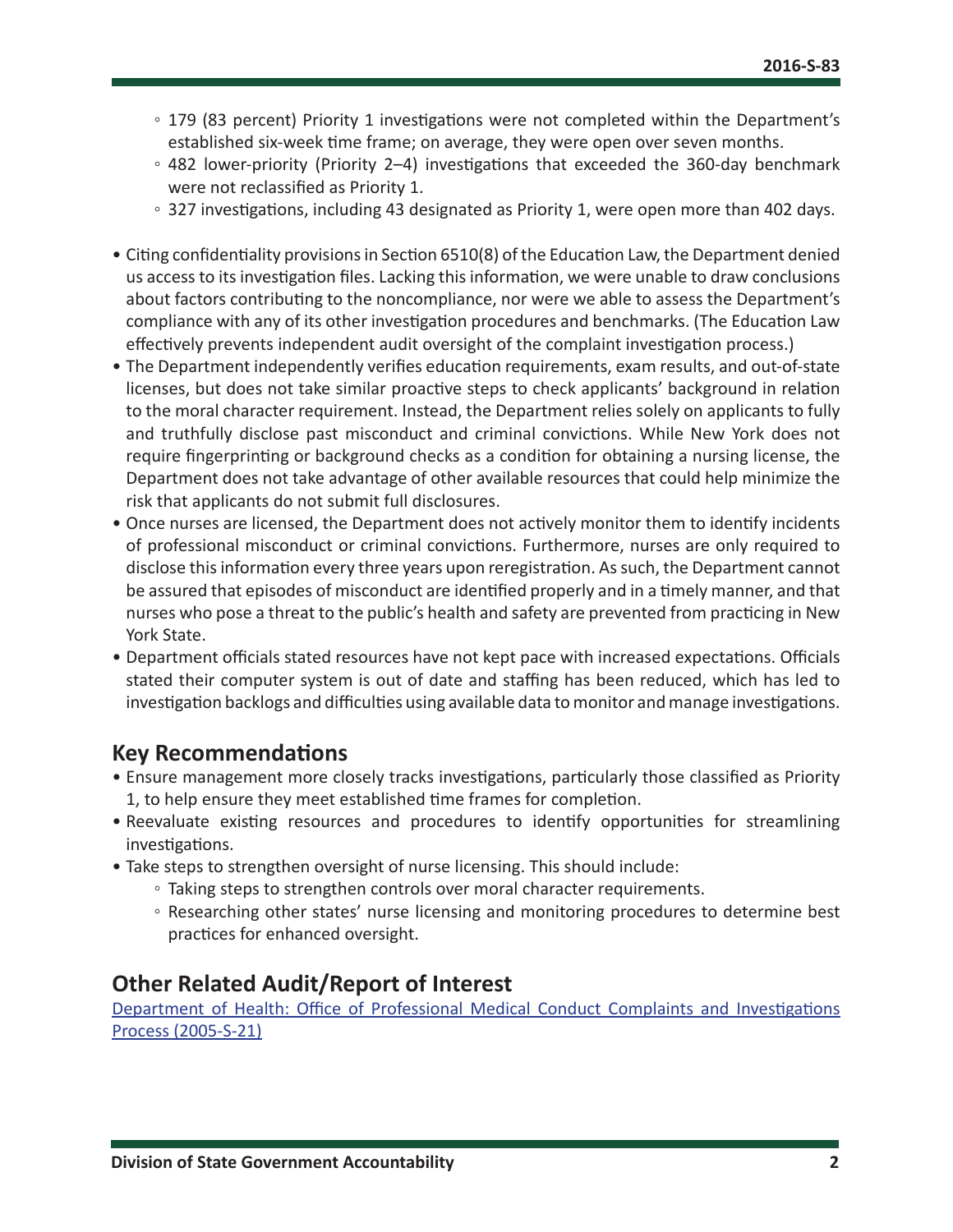#### **State of New York Office of the State Comptroller**

#### **Division of State Government Accountability**

September 29, 2017

Ms. MaryEllen Elia Commissioner State Education Department State Education Building 89 Washington Avenue Albany, NY 12234

Dear Ms. Elia:

The Office of the State Comptroller is committed to helping State agencies, public authorities, and local government agencies manage government resources efficiently and effectively and, by so doing, providing accountability for tax dollars spent to support government operations. The Comptroller oversees the fiscal affairs of State agencies, public authorities, and local government agencies, as well as their compliance with relevant statutes and their observance of good business practices. This fiscal oversight is accomplished, in part, through our audits, which identify opportunities for improving operations. Audits can also identify strategies for reducing costs and strengthening controls that are intended to safeguard assets.

Following is a report of our audit entitled *Oversight of Nurse Licensing.* The audit was performed pursuant to the State Comptroller's authority as set forth in Article V, Section 1 of the State Constitution and Article II, Section 8 of the State Finance Law.

This audit's results and recommendations are resources for you to use in effectively managing your operations and in meeting the expectations of taxpayers. If you have any questions about this report, please feel free to contact us.

Respectfully submitted,

*Office of the State Comptroller Division of State Government Accountability*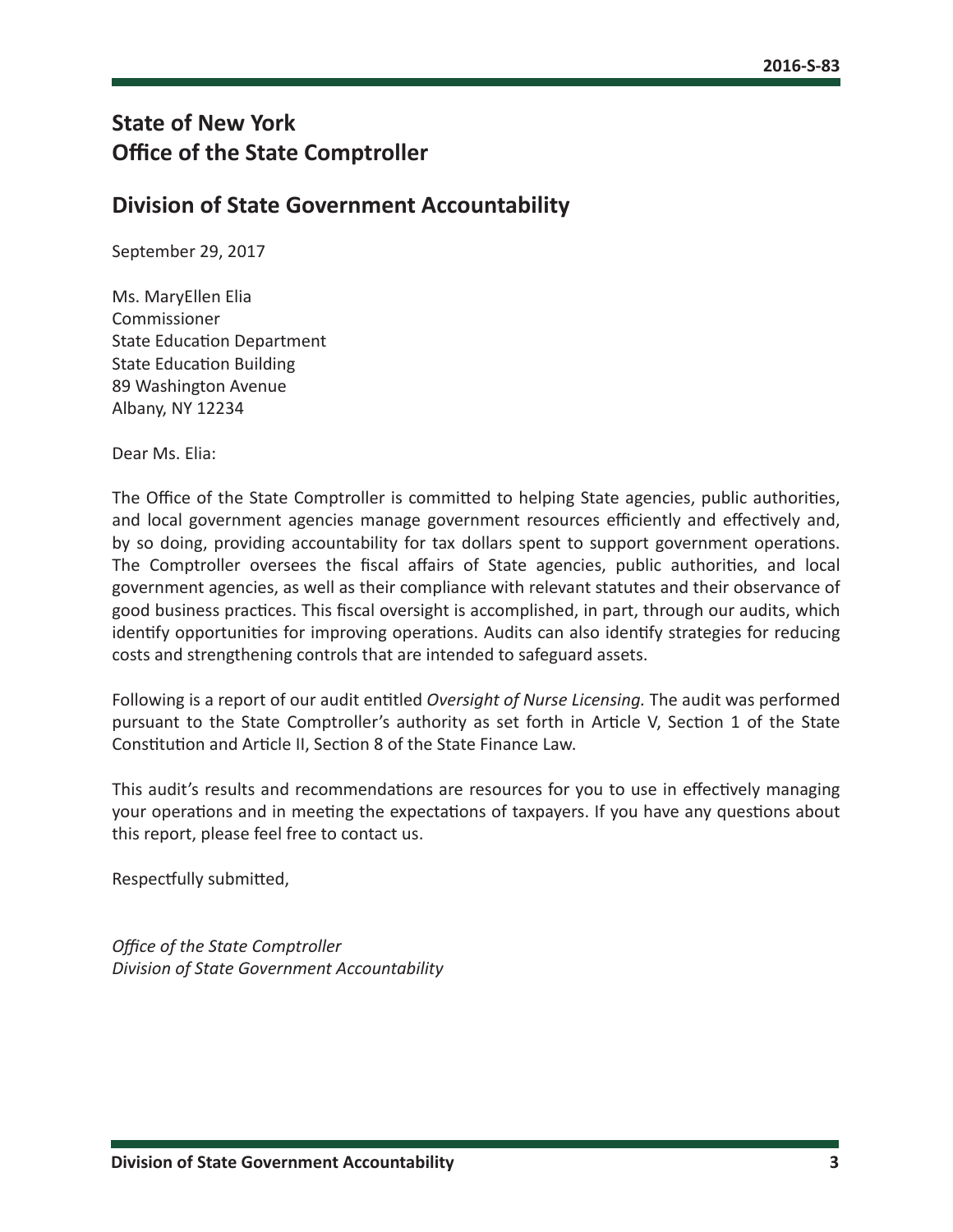# **Table of Contents**

| Background                                                   | 5  |
|--------------------------------------------------------------|----|
| <b>Audit Findings and Recommendations</b>                    | 7  |
| <b>Compliance With Investigation Procedures</b>              | 8  |
| Verification of Applicant Information and Ongoing Monitoring | 9  |
| Recommendations                                              | 10 |
| Audit Scope, Objectives, and Methodology                     | 10 |
| Authority                                                    | 11 |
| <b>Reporting Requirements</b>                                | 11 |
| <b>Contributors to This Report</b>                           | 13 |
| <b>Agency Comments</b>                                       | 14 |

| <b>State Government Accountability Contact Information:</b><br><b>Audit Director: Andrea Inman</b> |
|----------------------------------------------------------------------------------------------------|
| Phone: (518) 474-3271                                                                              |
|                                                                                                    |
| Email: StateGovernmentAccountability@osc.state.ny.us                                               |
| <b>Address:</b>                                                                                    |
| Office of the State Comptroller                                                                    |
| Division of State Government Accountability                                                        |
| 110 State Street, 11th Floor                                                                       |
| Albany, NY 12236                                                                                   |
|                                                                                                    |
| This report is also available on our website at: www.osc.state.ny.us                               |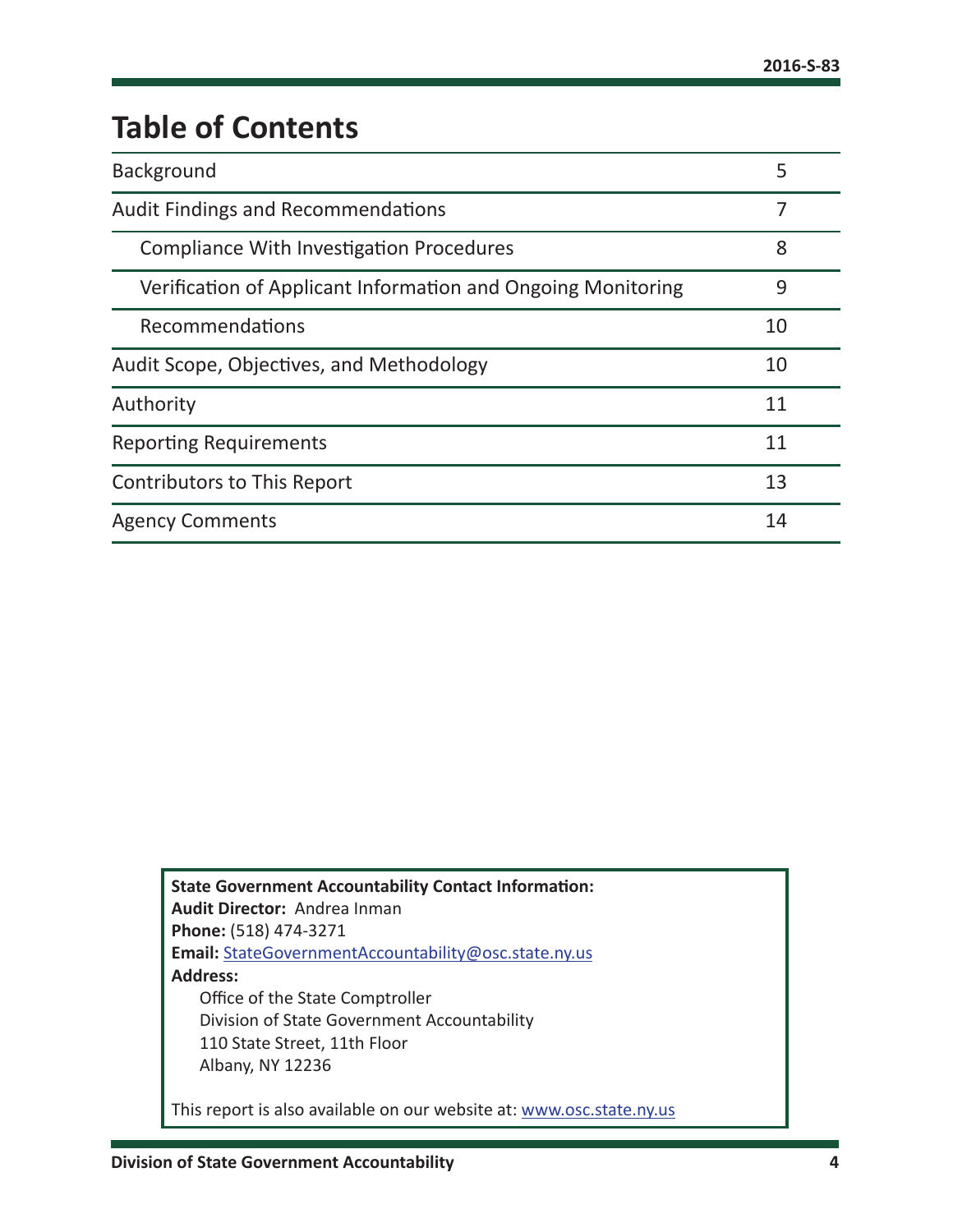## <span id="page-5-0"></span>**Background**

The State Education Department (Department) oversees the licensure and practice of the professions, as outlined in Title VIII of the New York State Education Law (Education Law). Its regulatory responsibilities encompass 54 professions, including nursing. During the period April 1, 2014 to October 31, 2016, there were about 450,000 active professional nursing licenses – in the titles of licensed practical nurse, registered professional nurse, clinical nurse specialist, and nurse practitioner – in New York State. Individuals can hold more than one license.

To qualify for a nursing license, applicants must meet certain standards, including education, examination, and moral character requirements, as established under the Education Law. For example, applicants must:

- Have graduated from an approved nursing education program as specified for each type of nursing profession;
- Pass a New York State licensing exam or hold a valid nursing license in another state; and
- Be of good moral character.

The Department is responsible for ensuring that license applicants are in compliance with State standards, and requires applicants to provide evidence of their qualifications (e.g., certifications, test results) and moral character. The Department assesses moral character based on applicants' responses to a series of yes/no questions about past criminal convictions, criminal charges pending, and other charges of professional misconduct. A disclosure of misconduct will not necessarily disqualify an applicant. The Department investigates disclosures and decides to grant or deny a license on a case-by-case basis. Once issued, a license is valid for life but must be renewed every three years. At each reregistration, nurses are again required to disclose any misconduct or criminal convictions.

The Department also is responsible for investigating complaints and prosecuting professional misconduct (e.g., gross incompetence, gross negligence, physical or sexual abuse, practicing under the influence of drugs or alcohol, conviction of a crime). The Department has established a risk-based system for prioritizing investigations, as detailed in Table 1.

| <b>Priority</b> | <b>Description of Severity</b>                                             |  |  |  |  |
|-----------------|----------------------------------------------------------------------------|--|--|--|--|
|                 | Substantial danger to public health and safety                             |  |  |  |  |
| 2               | Gross negligence or incompetence, or substantial violations of statutes    |  |  |  |  |
|                 | where the public health may suffer                                         |  |  |  |  |
| 3.              | Significant violations of statute where the public health is not in danger |  |  |  |  |
| 4               | Minor or technical violations                                              |  |  |  |  |

| Table 1 - Prioritization of Investigations |  |
|--------------------------------------------|--|
|--------------------------------------------|--|

The Department has established certain time frame goals and benchmarks for its investigations to ensure they are completed timely. For example: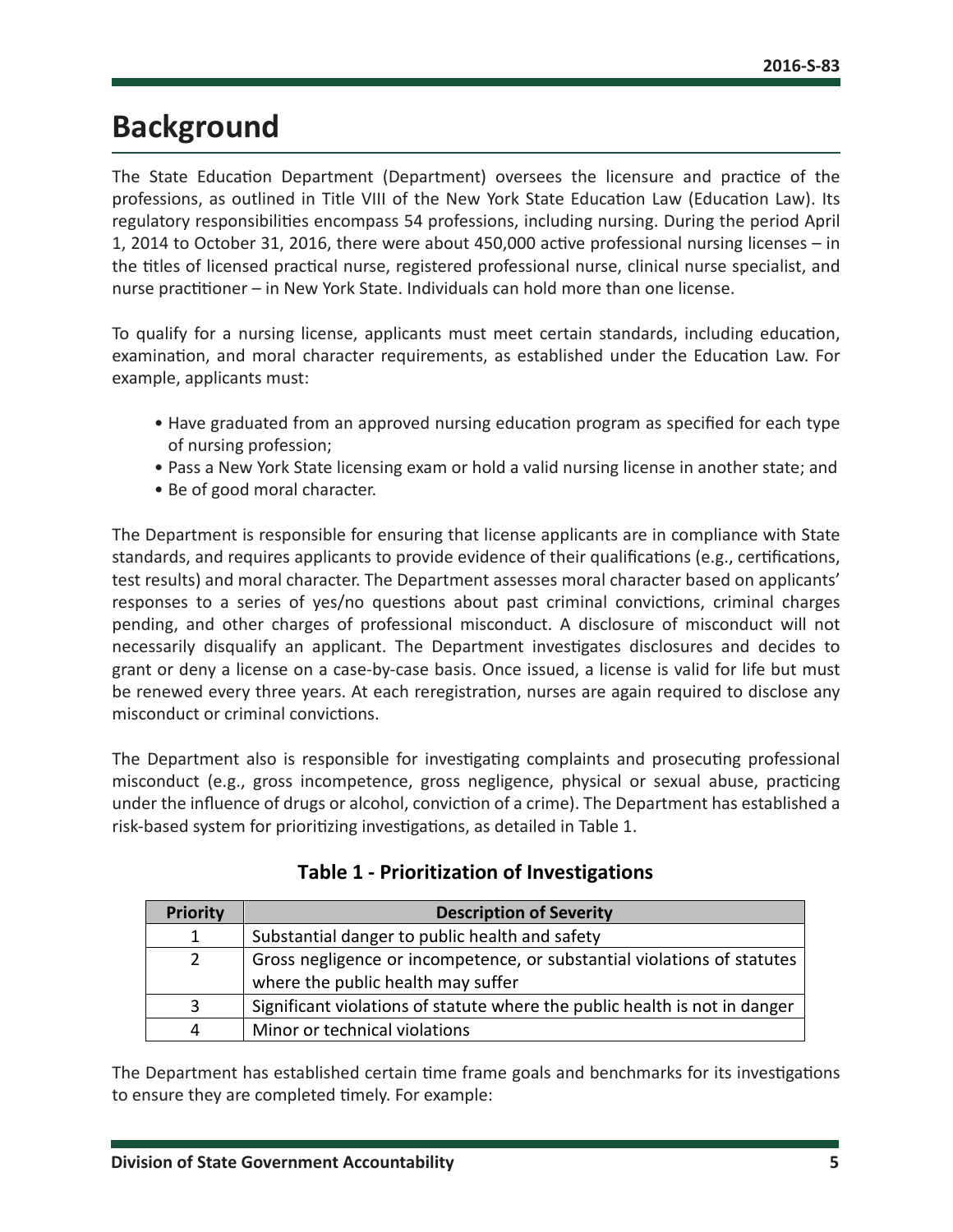- Priority 1 investigations should be completed within six weeks (defined as 42 days for purposes of this analysis).
- All investigations, regardless of priority, should be completed within 180 days.
- Any investigations that remain open after 360 days are upgraded to a Priority 1 status.

Annually, the Department receives about 6,000 complaints against licensed professionals, including nurses. The final disposition of all disciplinary matters can include the revoking, annulment, or suspension of licenses.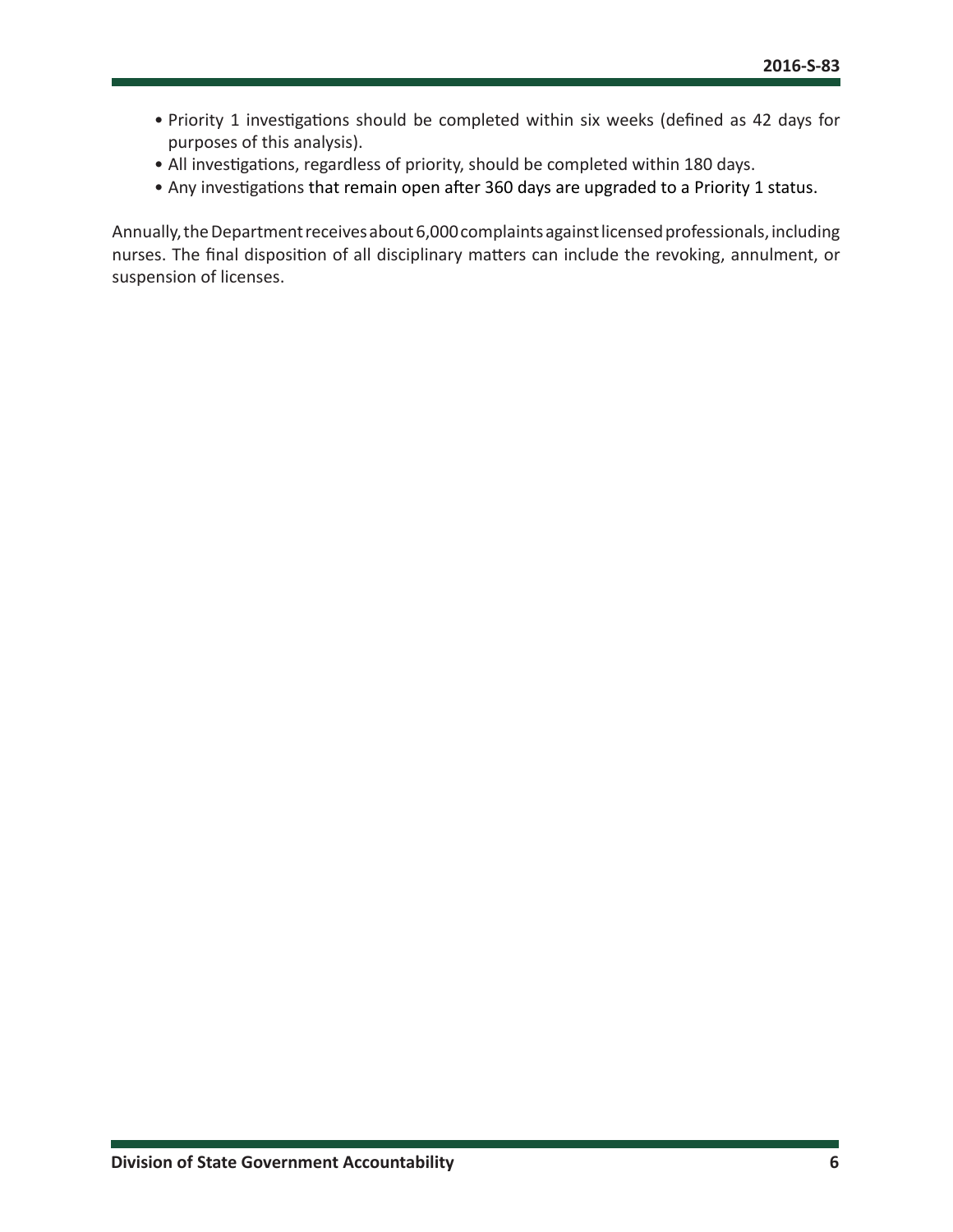## <span id="page-7-0"></span>**Audit Findings and Recommendations**

The Department has clear policies and procedures for vetting nursing license applicants, monitoring licensing and registration, and investigating complaints. However, we determined conditions exist that challenge the Department's ability to meet provisions established in its policies and procedures, such as completing investigations within established time frames, especially Priority 1 investigations, and ensuring complaints are properly prioritized.

For example, of 8,202 investigations (including 215 Priority 1 and 7,987 Priority 2–4) open at some point during the period April 1, 2014 to February 28, 2017:

- 179 Priority 1 investigations (83 percent) were not completed within the 42-day time frame. These investigations were open for an average of 228 days, including one case that was open for 866 days as of February 28, 2017.
- 2,035 lower-priority (Priority 2–4) investigations (25 percent) were not completed within the Department's established 180-day time frame.
- 482 Priority 2–4 investigations that exceeded 360 days were not upgraded to a Priority 1 status.
- 327 investigations, including 43 designated as Priority 1, exceeded 402 days, which is the maximum time frame that would be allowable based on Department benchmarks for the lowest-priority investigation (360 days + 42 days).

Citing confidentiality provisions in Section 6510(8) of the Education Law, the Department denied us access to its investigation files. As a result, we were not able to draw any conclusions about factors contributing to the noncompliance, nor could we assess the Department's compliance with any of its additional investigation procedures and benchmarks.

In addition, while the Department independently verifies applicants' education credentials, exam results, and out-of-state licenses to ensure they meet requirements, it takes a more passive approach to confirming the moral character standard. New York State does not require fingerprinting or background checks as a condition for obtaining a nursing license; therefore, the Department's assessment hinges solely on applicants' full and truthful disclosure of past misconduct and criminal convictions. Furthermore, nurses are only required to disclose this information every three years (upon initial license application and at each reregistration thereafter). As such, the Department cannot be assured that all episodes of misconduct are identified properly and in a timely manner.

To help ensure the public's health and safety, the Department must be able to accurately assign and monitor investigation priorities, complete investigations, and independently identify all possible instances of professional misconduct in a timely manner. Unaddressed, these issues increase the risk that nurses who are threats to the public are able to continue practicing in New York. Department officials acknowledged the risks we identified. Officials stated they have taken some steps to address them. For example, in 2016, the Department proposed legislation that would require background checks and fingerprinting for all nurse license applicants and self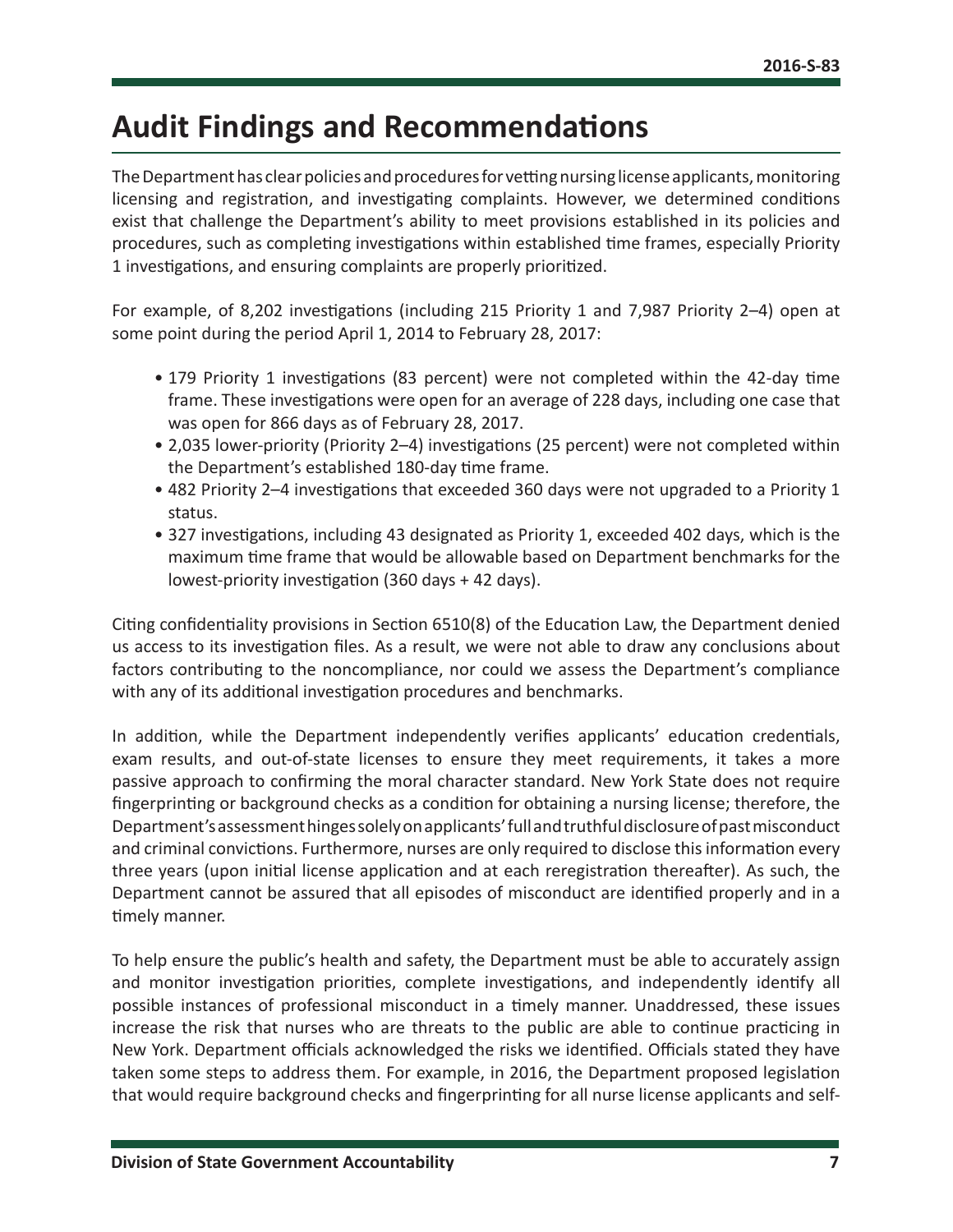<span id="page-8-0"></span>disclosure of criminal convictions and pending criminal charges within 30 days of the event. As of May 2017, that legislation had not been enacted.

#### **Compliance With Investigation Procedures**

Timely completion of investigations helps ensure the public's safety. As well, it affords timely due process to those nurses subsequently exonerated. To determine whether the Department processes complaints within established time frames, we analyzed certain dates associated with 8,202 investigations of licensed nurses (215 classified as Priority 1 and 7,987 classified as Priority 2–4) that were open at some point during the period April 1, 2014 to February 28, 2017. We determined the Department completed 73 percent (5,988) of these investigations within the established time frames. Notably, however, this percent largely comprised lower-priority investigations: 5,952 Priority 2–4 investigations compared with 36 Priority 1 investigations, which involve the most serious allegations and substantial danger to public health and safety.

Of the 215 Priority 1 investigations, 179 (83 percent) were not completed within the Department's 42-day time frame; these investigations were open for an average of 228 days, including one that was open for 866 days as of February 28, 2017. Of the 7,987 Priority 2–4 investigations, 2,035 (25 percent) exceeded the 180-day time frame. A summary of investigation timeliness is presented in Table 2.

| Investigation<br><b>Priority</b><br><b>Levels</b> | <b>Established</b><br><b>Time Frame</b><br>for Completion | <b>Number of</b><br><b>Investigations</b> | <b>Number</b><br><b>Completed</b><br><b>Within Time</b><br><b>Frame</b> | <b>Number That</b><br><b>Exceeded</b><br><b>Time Frame</b> | <b>Percent That</b><br><b>Exceeded</b><br><b>Time Frame</b> |
|---------------------------------------------------|-----------------------------------------------------------|-------------------------------------------|-------------------------------------------------------------------------|------------------------------------------------------------|-------------------------------------------------------------|
| Priority 1                                        | 42 days                                                   | 215                                       | 36                                                                      | 179                                                        | 83%                                                         |
| Priority 2-4                                      | 180 days                                                  | 7,987                                     | 5,952                                                                   | 2,035                                                      | 25%                                                         |
| <b>Totals</b>                                     |                                                           | 8,202                                     | 5,988                                                                   | 2,214                                                      | 27%                                                         |

**Table 2 – Completion Rates for Open Investigations of Licensed Nurses April 1, 2014–February 28, 2017**

The Department's procedures also state that any investigation outstanding after 360 days is upgraded to a Priority 1 status. Based on this, we calculated 402 days as the maximum time frame for completing any investigation once it is assigned to an investigator (360 days outstanding plus 42 additional days after reassignment to Priority 1). We determined there were 327 investigations (4 percent) that exceeded 402 days, including 43 designated as Priority 1 and 284 designated as Priority 2–4. Further, we identified 482 Priority 2–4 investigations that exceeded 360 days but were not upgraded to a Priority 1 status. The Department must be able to accurately assign and monitor investigation priority and complete investigations, particularly those assigned the highest priority, in a timely manner. Otherwise, there is an increased risk that nurses who pose a threat to the public's health are able to continue practicing in New York.

During our audit, we sought access to the Department's investigation files to determine why investigations exceeded the prescribed time frames and why long-running investigations (360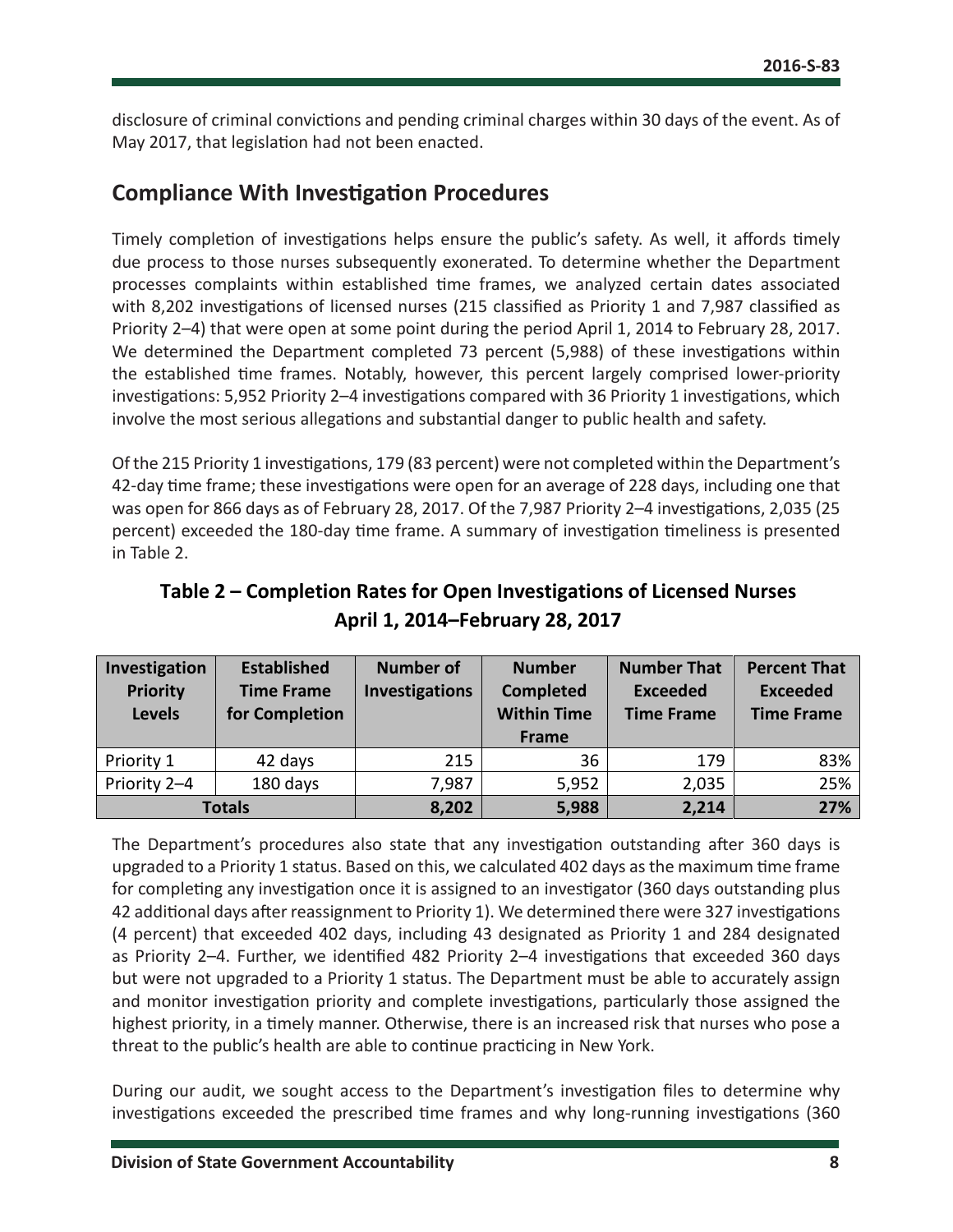<span id="page-9-0"></span>days or more) were not upgraded to Priority 1 status as required. We also sought to assess the Department's compliance with its additional investigation benchmarks (such as the time it takes an investigator to notify a complainant and the time elapsed between significant investigation activities). However, the Department prevented us from accessing any investigation files, citing confidentiality provisions in Section 6510(8) of the Education Law. According to the Education Law, materials related to complaint investigations may not be shared with anyone other than the people and entities directly involved with the investigation and prosecution of the complaint. Consequently, we were unable to review any investigation files and draw conclusions about the reasons for noncompliance. Further, we conclude that since the Education Law does not allow access to the records necessary for a comprehensive audit or review, it effectively prevents this type of independent oversight of the complaint investigation process.

Department officials did not provide any case-specific explanations during our audit, but did address, broadly, the factors they considered to affect the timely completion of investigations. According to Department officials, higher-priority investigations are more complicated, and investigators must often wait for records from external sources (e.g., courts). Additionally, they cited an overall lack of resources to meet increased expectations for all of the 54 professions that the Department regulates: over time, as the number of licensed professions has increased, according to officials, resources assigned to the Department – both tools and staff – have not kept pace. License fees remitted by applicants go into a fund to support the Department's costs related to professional licensing and oversight. Receipts from the fees have risen steadily from about \$41.5 million in fiscal year 2010-2011 to about \$53.3 million in fiscal year 2016-2017, and the amount appropriated by the Legislature for licensing activities has remained at about \$45.1 million. According to officials, these unappropriated funds could be used to improve the Department's operations. For example, Department officials explained that their computer system is out of date, making it difficult to use the available data to monitor and manage investigations. They also stated that staffing has been reduced despite increased responsibilities, resulting in investigation backlogs. According to officials, these funds could be tapped to update its system, which would increase efficiency or help compensate for decreased staffing.

These issues notwithstanding, the Department should take steps to actively identify other avenues for improving investigation timeliness. For example, according to Department officials, as part of their investigation management process, they run an aging report showing all open investigations older than 270 days. However, this benchmark is well beyond the 42-day and 180 day time frames established in Department procedures and thus minimally effective for backlog management purposes. The Department should develop and use reports that more closely reflect the time frames in their procedures to proactively identify and address investigations at risk of exceeding established time frames.

#### **Verification of Applicant Information and Ongoing Monitoring**

We found that the Department generally verifies information submitted by nursing license applicants. Specifically, the Department verifies applicants': education qualifications directly through the educational institution; licensing exam results directly from the national testing authority; and out-of-state licenses (in lieu of the required exam) via a national database of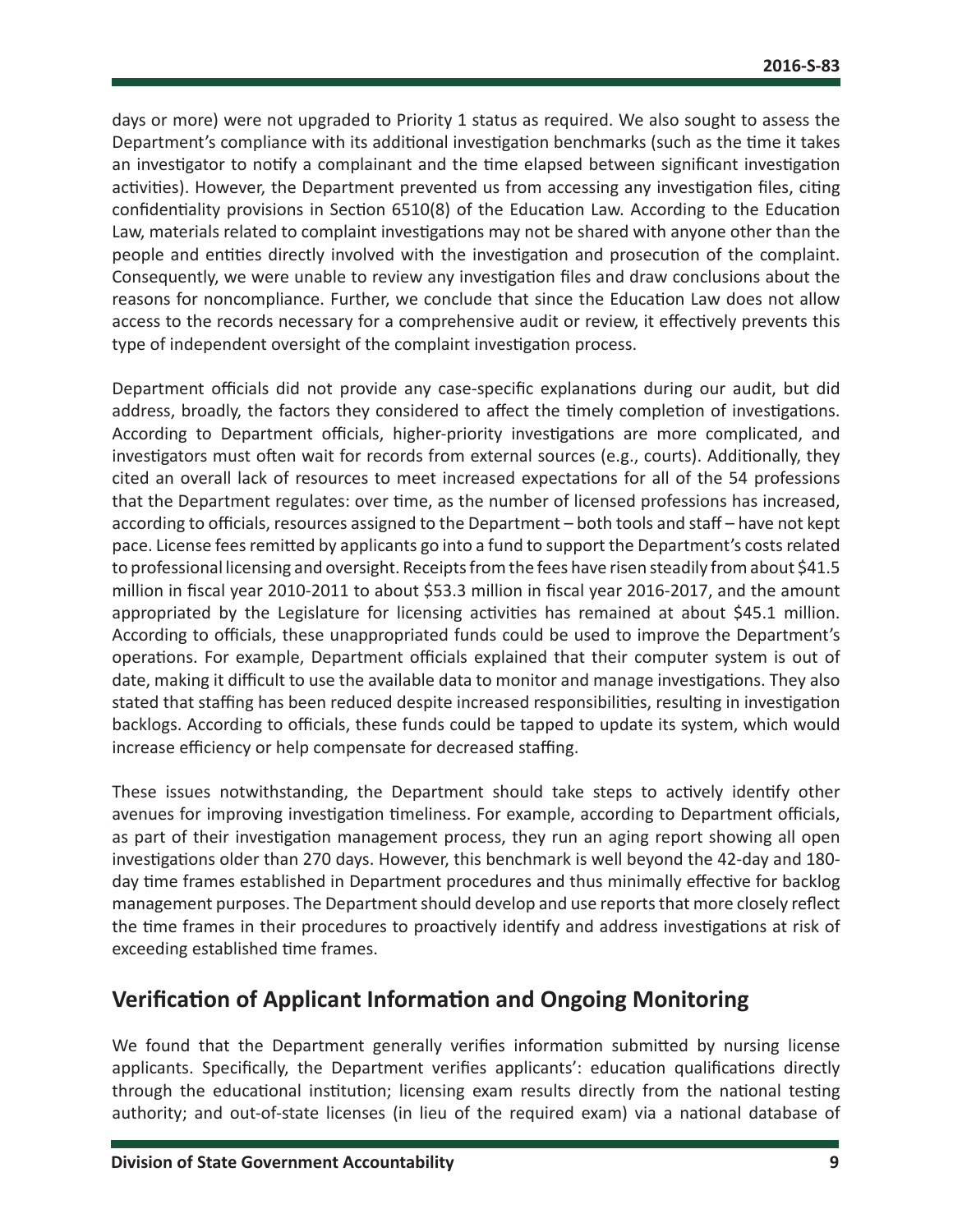<span id="page-10-0"></span>licensed nurses (Nursys). However, it does not take similar proactive steps to check applicants' background in relation to the moral character requirement. Unlike 40 other states, New York does not require fingerprinting or background checks as a condition for obtaining a nursing license. Thus, the Department's assessment relies on applicants' full and truthful disclosure of past misconduct and criminal convictions. Although officials conceded that individuals are not always truthful in their disclosures, the Department does not take advantage of available resources that could help to minimize this risk. Nursys, for example, may contain information to help identify applicants with sanctions incurred in other states, but the Department does not consult the data base for this purpose, as we found other states do.

Furthermore, the Department does not actively monitor nurses once they are licensed to identify instances of misconduct and criminal convictions. The Department continues to rely on nurses to self-disclose despite the Education Law's requirement that they only self-disclose every three years, enabling nurses who have been sanctioned to practice in the interim. As a result, the Department cannot be assured that all episodes of misconduct are identified properly and in a timely manner, and that nurses who pose a threat to the public's health and safety are prevented from practicing in New York State. We note that other states, such as Pennsylvania and Florida, have addressed this risk by requiring licensees to report new convictions within 30 days.

Department officials acknowledge these risks and cited steps they took to address them such as supporting legislation that would require background checks and fingerprinting for all nursing license applicants, and self-disclosure of criminal convictions and pending criminal charges within 30 days of the event. The legislation was proposed in 2016 and as of May 2017 it had not been enacted by the Legislature.

#### **Recommendations**

- 1. Ensure management more closely tracks investigations, particularly those classified as Priority 1, to help ensure they meet established time frames for completion.
- 2. Reevaluate existing resources and procedures to identify opportunities for streamlining investigations.
- 3. Take steps to strengthen oversight of nurse licensing. This should include:
	- Taking steps to strengthen controls over moral character requirements.
	- Researching other states' nurse licensing and monitoring procedures to determine best practices for enhanced oversight.

## **Audit Scope, Objectives, and Methodology**

We audited the Department's oversight of nurse licensing for the period April 1, 2014 through April 18, 2017. The objectives of our audit were to determine if the Department: independently verifies information submitted by applicants for nursing licenses; monitors nurses once they are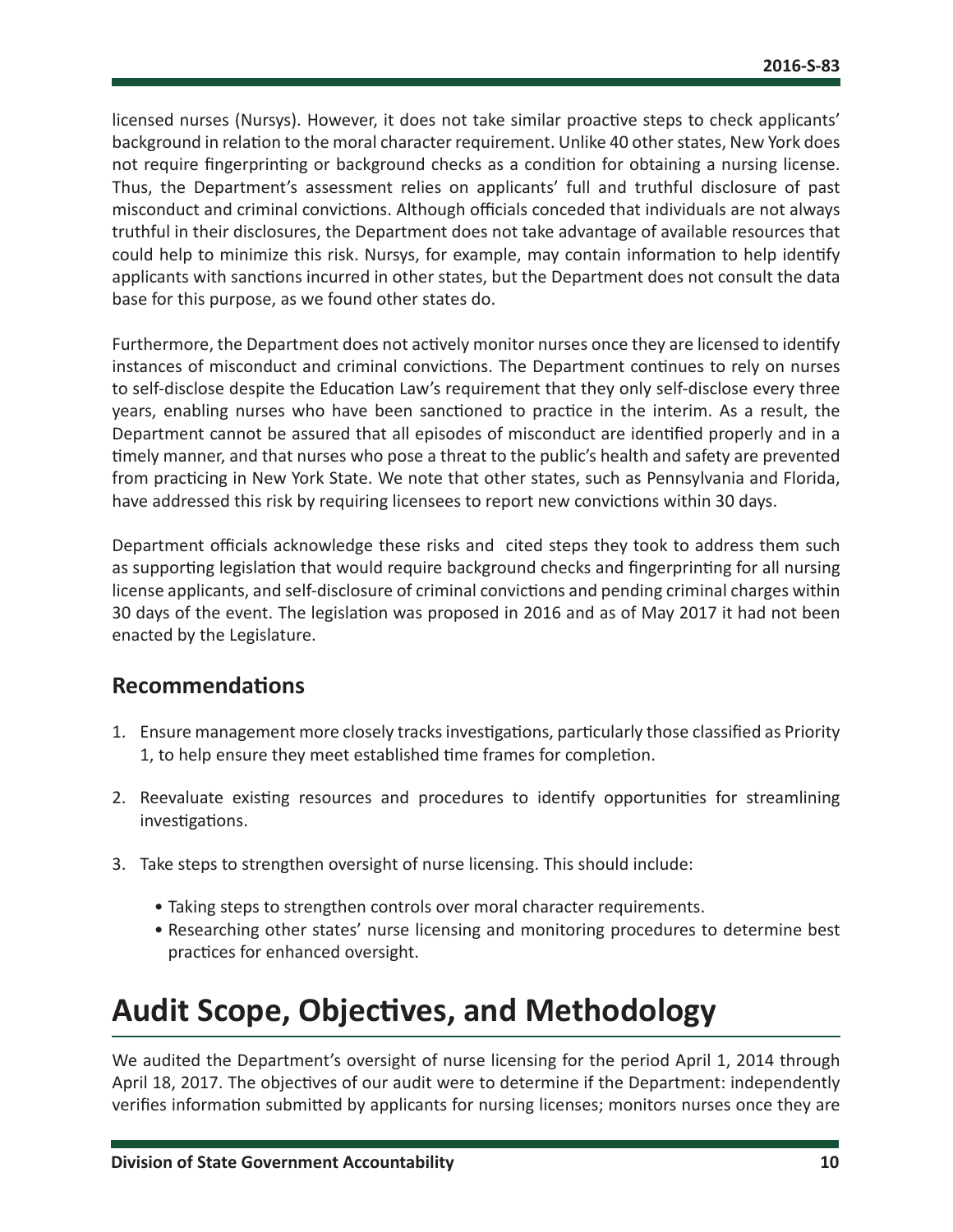<span id="page-11-0"></span>licensed utilizing available criminal and misconduct data; and investigates complaints against nurses in accordance with its policies and procedures in a timely manner.

To accomplish our objectives and assess internal controls related to them, we reviewed New York State laws and regulations. We became familiar with the Department's internal controls as they related to oversight of nurse licensing. We also interviewed Department personnel to obtain an understanding of the practices for nurse licensing, and spoke to officials from other states who are responsible for nurse licensing oversight to determine their practices. Additionally, we analyzed Department data related to nurse licensing and investigations of licensed nurses.

We conducted our performance audit in accordance with generally accepted government auditing standards (GAGAS) with the following exceptions. GAGAS requires that we plan and perform our audit to obtain sufficient, appropriate evidence to provide a reasonable basis for our findings and conclusions based on our audit objectives. Citing confidentiality provisions in Section 6510(8) of the Education Law, the Department denied us access to its investigation files, and we were thus unable to fully assess the accuracy, completeness, and reliability of the data provided to us. We were also unable to determine why investigations were not completed within the Department's established time frames and to assess the Department's compliance with certain other investigation procedures. We believe that the evidence we obtained provides a reasonable basis for the limited findings and conclusions we made based on our audit objectives. However, because of the limitations imposed on our access to information, we acknowledge the audit risk that our findings, conclusions, and recommendations may be incomplete as a result of factors such as insufficient evidence.

In addition to being the State Auditor, the Comptroller performs certain other constitutionally and statutorily mandated duties as the chief fiscal officer of New York State. These include operating the State's accounting system; preparing the State's financial statements; and approving State contracts, refunds, and other payments. In addition, the Comptroller appoints members to certain boards, commissions, and public authorities, some of whom have minority voting rights. These duties may be considered management functions for purposes of evaluating organizational independence under generally accepted government auditing standards. In our opinion, these functions do not affect our ability to conduct independent audits of program performance.

## **Authority**

The audit was performed pursuant to the State Comptroller's authority as set forth in Article V, Section 1 of the State Constitution and Article II, Section 8 of the State Finance Law.

## **Reporting Requirements**

We provided a draft copy of this report to Department officials for their review and formal comment. We considered the Department's comments in preparing this report and have included them in their entirety at the end of the report. In their response, Department officials generally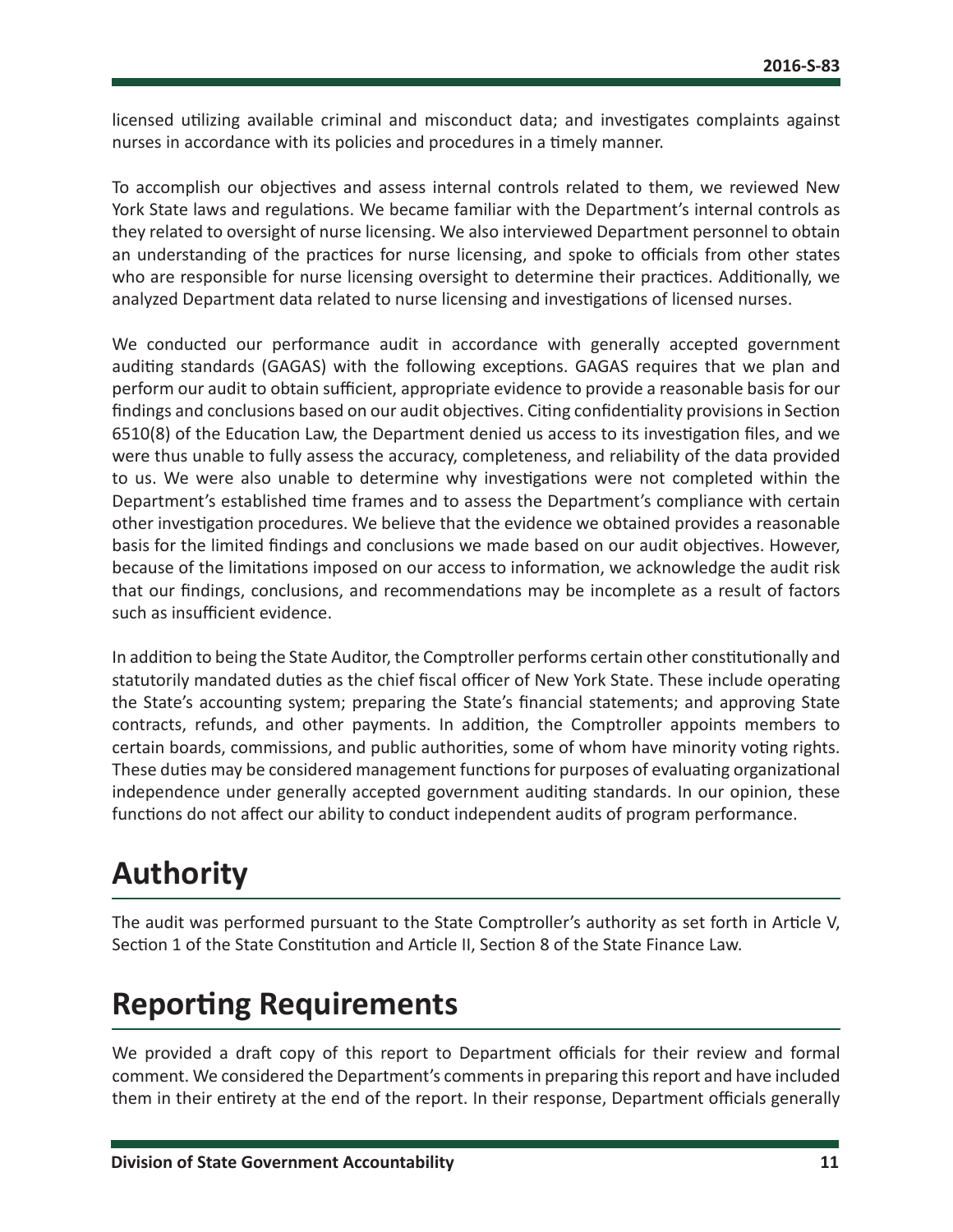concurred with the audit recommendations and indicated that certain actions have been and will be taken to address them.

Within 90 days of the final release of this report, as required by Section 170 of the Executive Law, the Commissioner of Education shall report to the Governor, the State Comptroller, and the leaders of the Legislature and fiscal committees, advising what steps were taken to implement the recommendations contained herein, and if the recommendations were not implemented, the reasons why.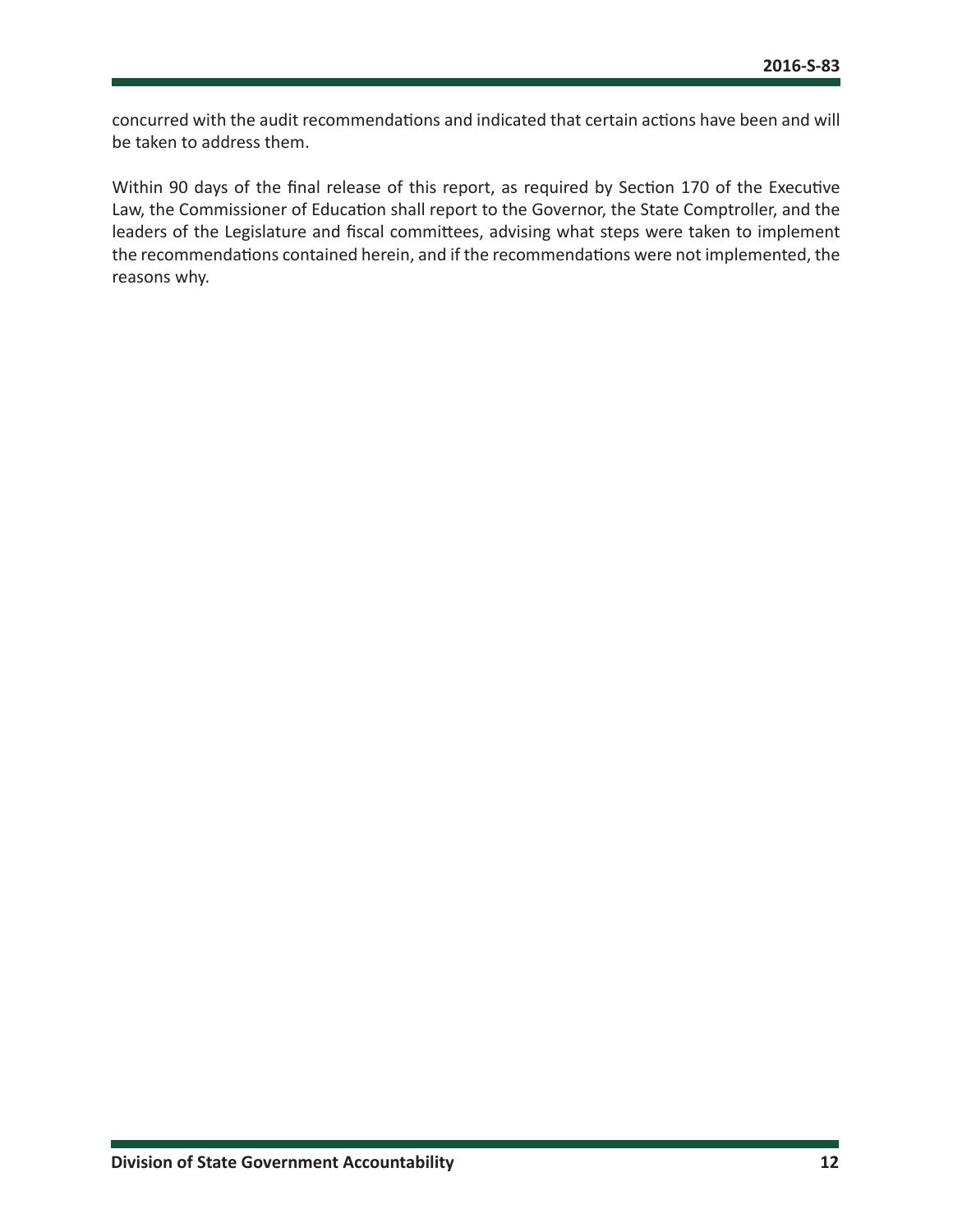### <span id="page-13-0"></span>**Contributors to This Report**

**Andrea Inman**, Audit Director **Ed Durocher**, CIA, Audit Manager **Brian Krawiecki**, Audit Supervisor **Thomas Sunkel**, CPA, Examiner-in-Charge **David Brickman**, Senior Examiner **Kathy Gleason**, Senior Examiner **Zachary Barach**, Staff Examiner **Mary McCoy**, Senior Editor

## **Division of State Government Accountability**

Andrew A. SanFilippo, Executive Deputy Comptroller 518-474-4593, [asanfilippo@osc.state.ny.us](mailto:asanfilippo%40osc.state.ny.us%0D?subject=)

> Tina Kim, Deputy Comptroller 518-473-3596, [tkim@osc.state.ny.us](mailto:tkim%40osc.state.ny.us?subject=)

Ken Shulman, Assistant Comptroller 518-473-0334, [kshulman@osc.state.ny.us](mailto:kshulman%40osc.state.ny.us?subject=)

#### **Vision**

A team of accountability experts respected for providing information that decision makers value.

#### **Mission**

To improve government operations by conducting independent audits, reviews and evaluations of New York State and New York City taxpayer financed programs.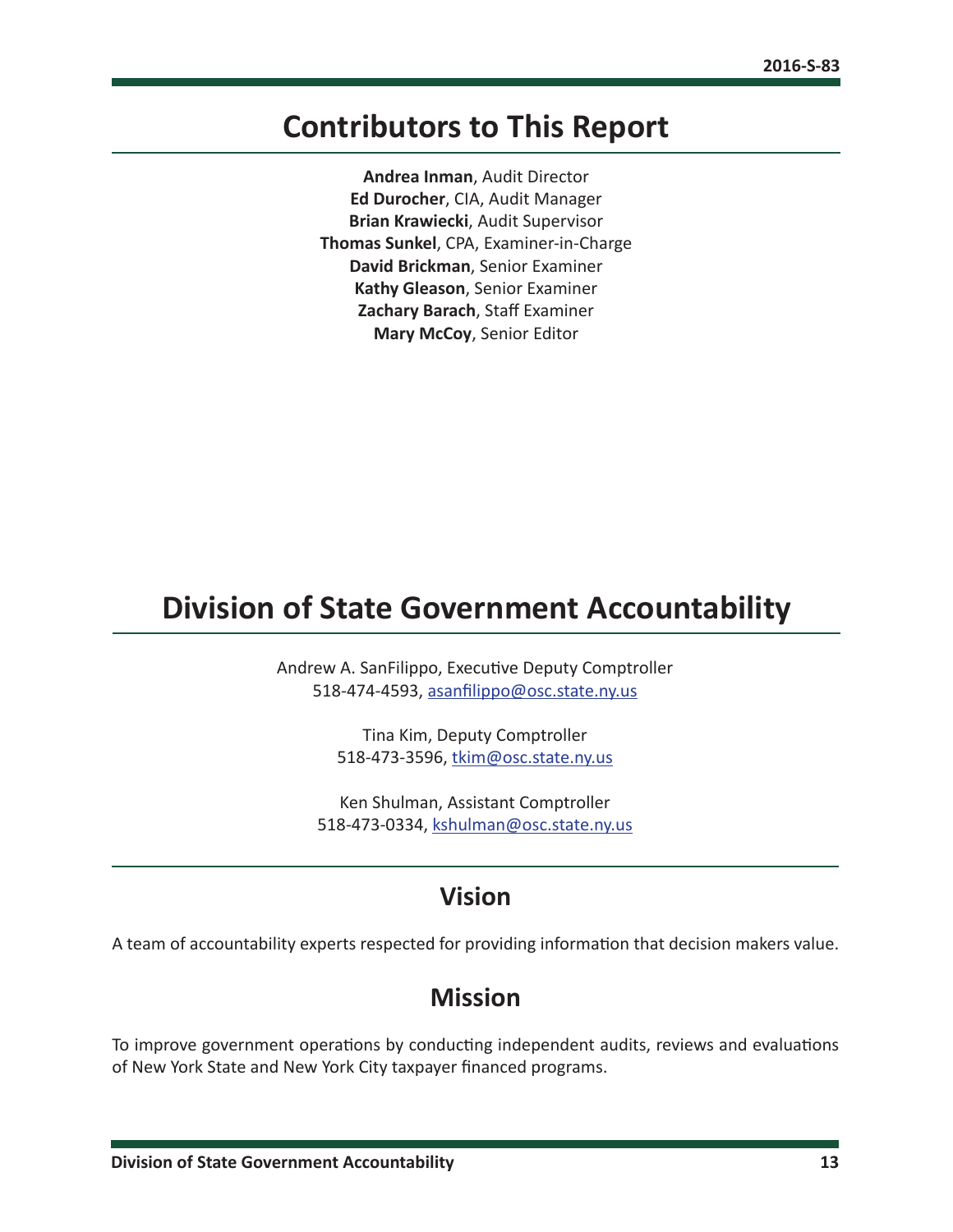### <span id="page-14-0"></span>**Agency Comments**



THE STATE EDUCATION DEPARTMENT / THE UNIVERSITY OF THE STATE OF NEW YORK / ALBANY, NY 12234

DEPUTY COMMISSIONER Office of Performance Improvement and Management Services  $0: 518.473.4706$ F: 518.474-5392

September 1, 2017

Ms. Andrea Inman **Audit Director** Office of the State Comptroller Division of State Government Accountability 110 State Street - 11<sup>th</sup> Floor Albany, NY 12236-0001

RE: Response to Draft Report SED Oversight of Nurse Licensing (2016 S-83)

Dear Ms. Inman:

The following is the New York State Education Department's (Department) response to the draft audit report, SED Oversight of Nurse Licensing (2016 S-83).

Recommendation 1: Ensure management more closely tracks investigations, particularly those classified as Priority I, to help ensure they meet established time frames for completion.

The Department agrees that the monitoring and tracking of our most serious disciplinary cases is of high importance. Accordingly, while the office has routinely tracked and monitored aging cases, following the discussions with State Comptroller auditors and staff, SED/OPD management has initiated a comprehensive review of all current Priority I cases utilizing computer data. Supervisors and staff Investigators are evaluating the oldest cases first and resolving obstacles to case resolution. Additionally, Investigators and supervisors are reviewing the case intake process to determine the seriousness of the nurse misconduct alleged to establish time frames, i.e., 30, 60, 90 days, etc., for individual case review to ensure compliance with established time frames for case completion.

Initially, it should be noted that the priority system was developed over twenty-five years ago for the purpose of charting the cycle times for events that occurred within the two distinct divisions (investigations and prosecutions). Currently, the clear-cut distinction between prosecution and investigation has diminished because we understand that it is often more effective to involve prosecution staff in cases before the case is officially transferred from the investigative division. This happens quite often in cases that are deemed an immediate public safety risk. As a result, a case may be open in the investigations unit beyond the preferred time frame, but a prosecutor is already involved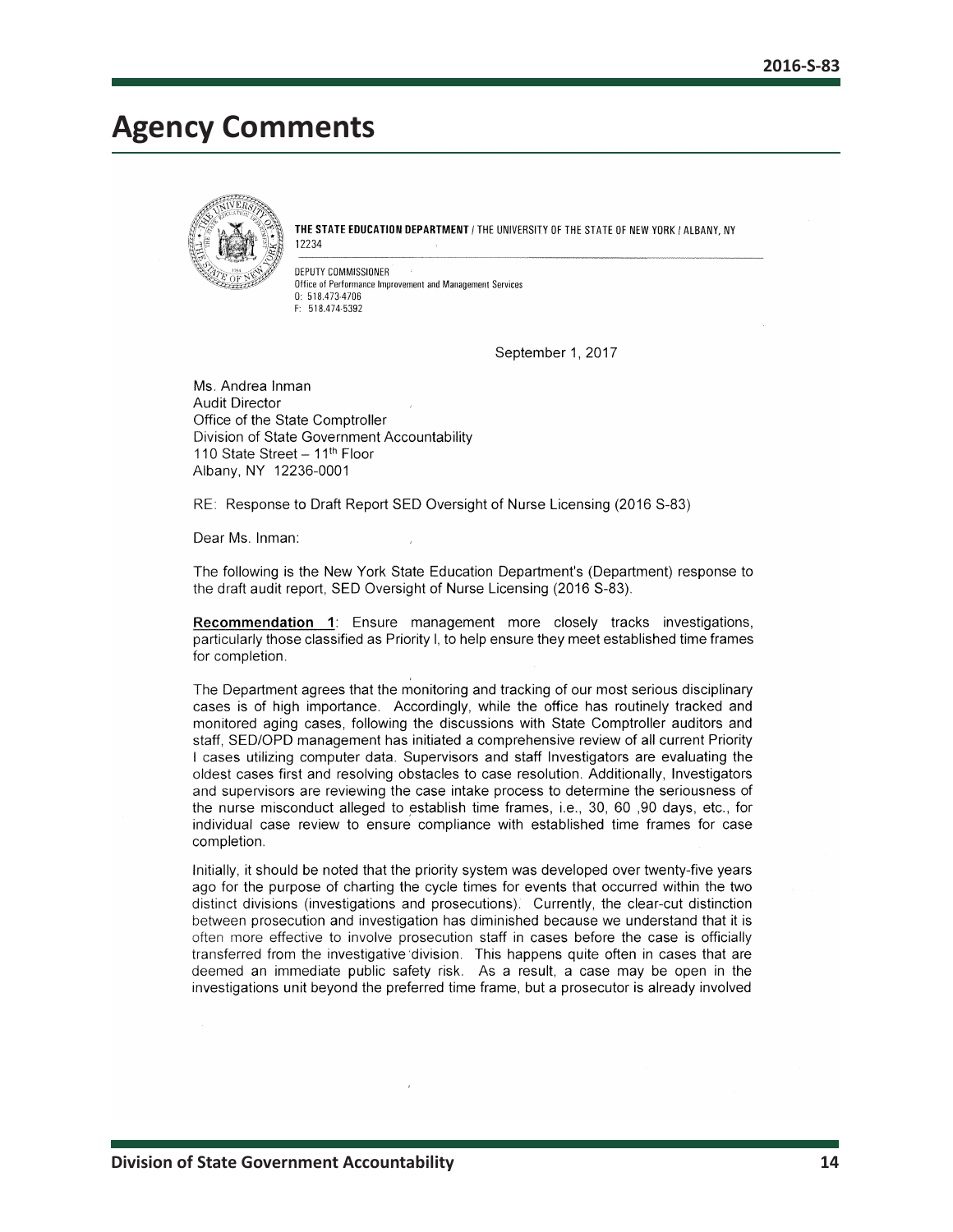and a resolution is nearly at hand. Naturally, this impacts the time-frames that cases may remain in investigations, but leads to better and more effective results overall.

Further, while the Priority I cases include our most serious practice related cases, they now also include other cases, such as sensitive cases involving departmental employees or professional board members, and cases of significant public notoriety. Priority I cases also include every case in which there has been a patient death, which often involves professional conduct that is unrelated to the death. Additionally, any case over 360 days old automatically becomes a Priority I case. These are typically the most difficult cases to resolve because of a variety of obstacles including: lack of availability of records; absence of a respondent; or the fact that there is an ongoing criminal investigation with which we cannot interfere.

It is important to note that many of our cases are becoming increasingly difficult to investigate as facilities are unwilling to share documentation with our agency. It is unfortunate that our ability to gain records is not the same as that of our sister agency, DOH Office of Professional Medical Conduct (OPMC), and hospitals increasingly refuse to relinquish records. We have sought legislative relief that would give the Department the same authority as OPMC; however, no statutory change has been approved at this time.

Finally, it must be noted that the Department was unable to share actual investigative files requested by the Office of State Comptroller for purposes of this audit, due to the strict requirements of Education Law Section 6510(8). However, we were able to provide some overall information related to the cases that were under investigation, but were not case specific. These included cases where the professional was in jail and cases where the professional had left the state and was not able to be located.

Recommendation 2: Reevaluate existing resources and procedures to identify opportunities for streamlining investigations.

Supervisors and staff are reviewing Investigator qualifications and experience in healthcare/nursing investigations. Discussions have begun with the Executive Secretary of the State Board of Nursing about possible education/training sessions of Investigators by members of the nursing board. Additionally, discussions will take place with personnel in the Department's Office of Human Resources about recruitment of investigators under the specific title Nurse Investigator or the equivalent. The current civil service titles available have made it very difficult to recruit investigators that have a professional background. However, we understand the value that licensed professional investigators bring to the Department and are seeking to find a way to replace them.

We have also recently lost a number of experienced investigators and supervisors to retirements, and are working to replace them as quickly as possible and provide the training needed to support their efforts. Management continually reviews the Standard Operating Procedures, which are available to all investigators, and staff and supervisors are encouraged to work through their chain of comment to consider and suggest process improvements that can further streamline investigations while still ensuring the integrity of the process.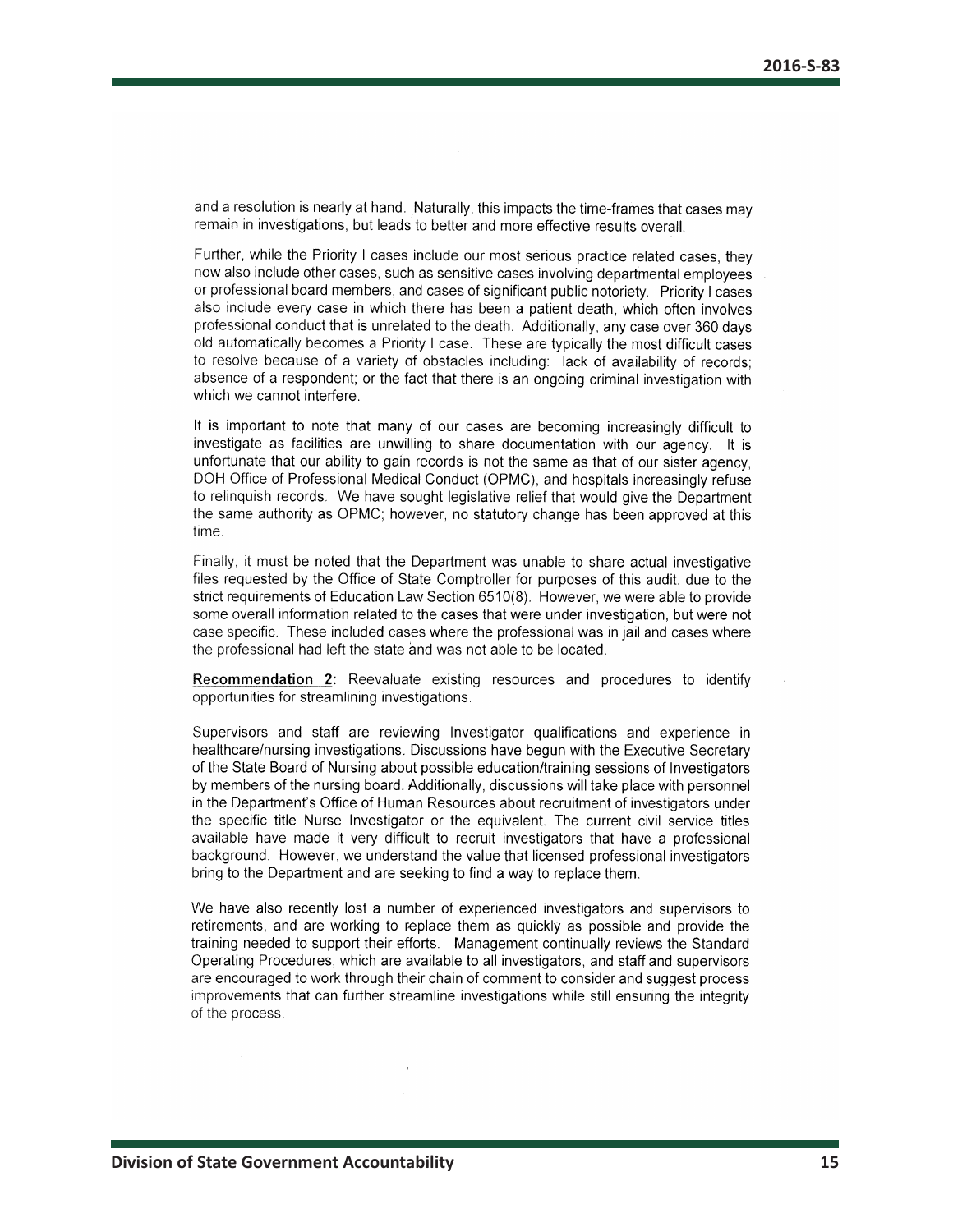**Recommendation 3:** Take steps to strengthen controls over moral character requirements. Research other states' nurse licensing and monitoring procedures to determine best practices for enhanced oversight.

It is important to note that the most effective way to evaluate an applicant's background is through an appropriate background check that involves the use of fingerprinting and the associated review with the Division of Criminal Justice Services (DCJS) that occurs in teacher certification as well as in numerous professions in other states. The Department has supported legislation that would enable adequate background checks as well as making other improvements in our disciplinary system, including adding moral character requirements in those professions that lack them and requiring more timely reporting by licensees convicted of crimes, but those efforts have not been successful to this point.

However, the Department already uses a variety of resources to track any information relating to moral character that is available. We receive information from national practitioner databases such as the NURSYS system and utilize that information in evaluating our current applicants.

Nonetheless, we recognize that the Department's staffing levels in the Office of the Professions (OP) have been substantially reduced over the past decade (down from over 370 to our current level of approximately 300). This staffing decrease accompanies a substantial increase in both the number of licensees/applicants as well as the number of licensed professions that we oversee. Additionally, areas of oversight such as professional corporations PLLCs, LLPs and pharmacy establishments have grown and become increasingly complex.

In 1990, OP had 397 filled positions and oversaw 30 professions and approximately 575,000 registered licensees. In 2000, OP had 351 filled positions and oversaw 37 professions and 645,883 registered licensees. By contrast, OP currently has only 304 54 professions and 913,502 registered filled positions and oversees licensees. Additionally, various changes to professional scopes of practice, including additional privileges and certifications, as well as expanded enforcement responsibilities, are adopted by the legislature nearly every year. For example, in 1990, only two professions had continuing education requirements overseen by the Department. Today 26 professions have such a requirement.

Finally, organizing and retrieving data has become increasingly more important and more difficult at the same time due to the Department's reliance upon a COBOL based computer system that was developed in the 1970's. Efforts to replace this system have been unsuccessful, even though adequate fiscal resources exist. In recognition of OP's growing responsibilities, many professional associations supported a registration fee increase which was adopted by the legislature in 2009 to give us the resources needed to better serve our customers. Unfortunately, the annual approved spending appropriation for the Office of the Professions has not kept up with the increase in